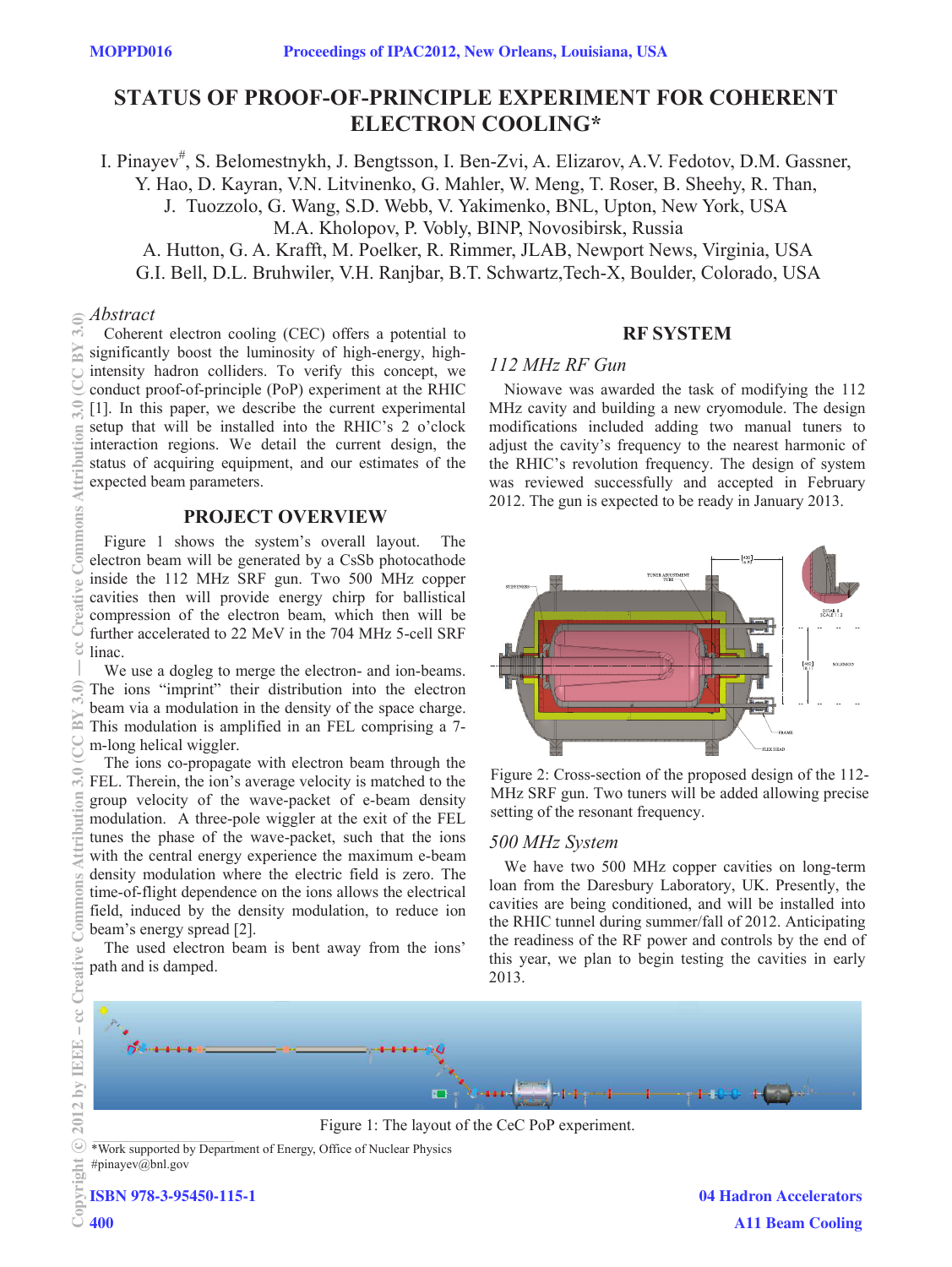### *704 MHz Accelerating Cavity*

The 20 MV accelerating cavity was fabricated by Advanced Energy Systems. The accelerating structure of this copper prototype is illustrated in Fig. 3. An RFQ was placed for bids on the linac's cryostat.



Figure 3: Copper prototype of 704 MHz accelerating structure.

## **GUN SECTION**

The design of the low-energy section was modified to improve the beam's performance (Fig. 4). Six solenoids focus the beam transversely. These changes improved both the beam and the uniformity of the peak current in the compressed bunch. More on the design of this section is given in [3].



Figure 4: Low-energy section of the gun with increasing distance from the gun to the accelerator cavity.

The JLab's CeC team continues developing the DC gun as a back-up option by testing the first alkali-antimonite photocathode inside the 200-kV inverted photo-gun.

### **MAGNETS**

Five of the six solenoids will be identical to the R&D's ERL design [4]. A new design of a solenoid would accommodate the physical constraints that the gun imposes. The steering in the low-energy section will be accomplished by three trims identical in design with that in the R&D ERL.

Accelerated to 22 MeV, we will bend the electron beam by three 45°-dipole magnets, whose design is in progress. We will place two identical dipoles with opposite polarity (fed in series with the rest of the magnets) on the ions' path to nullify the effects on the ion beam. The latter modification will allow us to commission the CeC

accelerator in parallel with continuing the regular operation of the RHIC complex.

Ten quadrupoles (again identical to those in the R&D ERL) will focus the electron beam though the CeC section. The corrector windings therein will steer the ebeam. Eight of these quadrupoles will assure the optimal focusing of the beam in all three sections of the CeC. The last two quadrupoles will be used to increase the beam's size in the dump, and to reduce the power density at its surface.

### **DIAGNOSTICS**

The diagnostics [5] include nine Beam Position Monitors (BPMs) for monitoring beam position, two integrating current transformers for measuring the current and beam transmission, four flags to assess beam size (as well as its emittance and energy spread), and two pepper pots for measuring the emittance of the low-energy beam in the 2 MeV section. We will employ beam-loss monitors to control the irradiation of the helical wiggler. The longitudinal profile of ion beam will be observed using the wall- current monitor with 6 GHz bandwidth. The FEL will be tuned via IR diagnostics (at wavelength  $\approx$ of 13 microns). We are finalizing the suite of the IR diagnostics that includes a monochromator, IR camera, an HgCdTe sensor, and power meters.

## **WIGGLER**

We used BNL's PD and LDRD funds to proceed with prototyping a helical wiggler and procuring the  $\Im$ cryogenics system for CeC experiment. Figure 5 shows the wiggler's holders of permanent magnets. The wiggler's prototype will be assembled and the magnetic measurements will start in June 2012. measurements will start in June 2012.



of the helical wiggler.

04 Hadron Accelerators